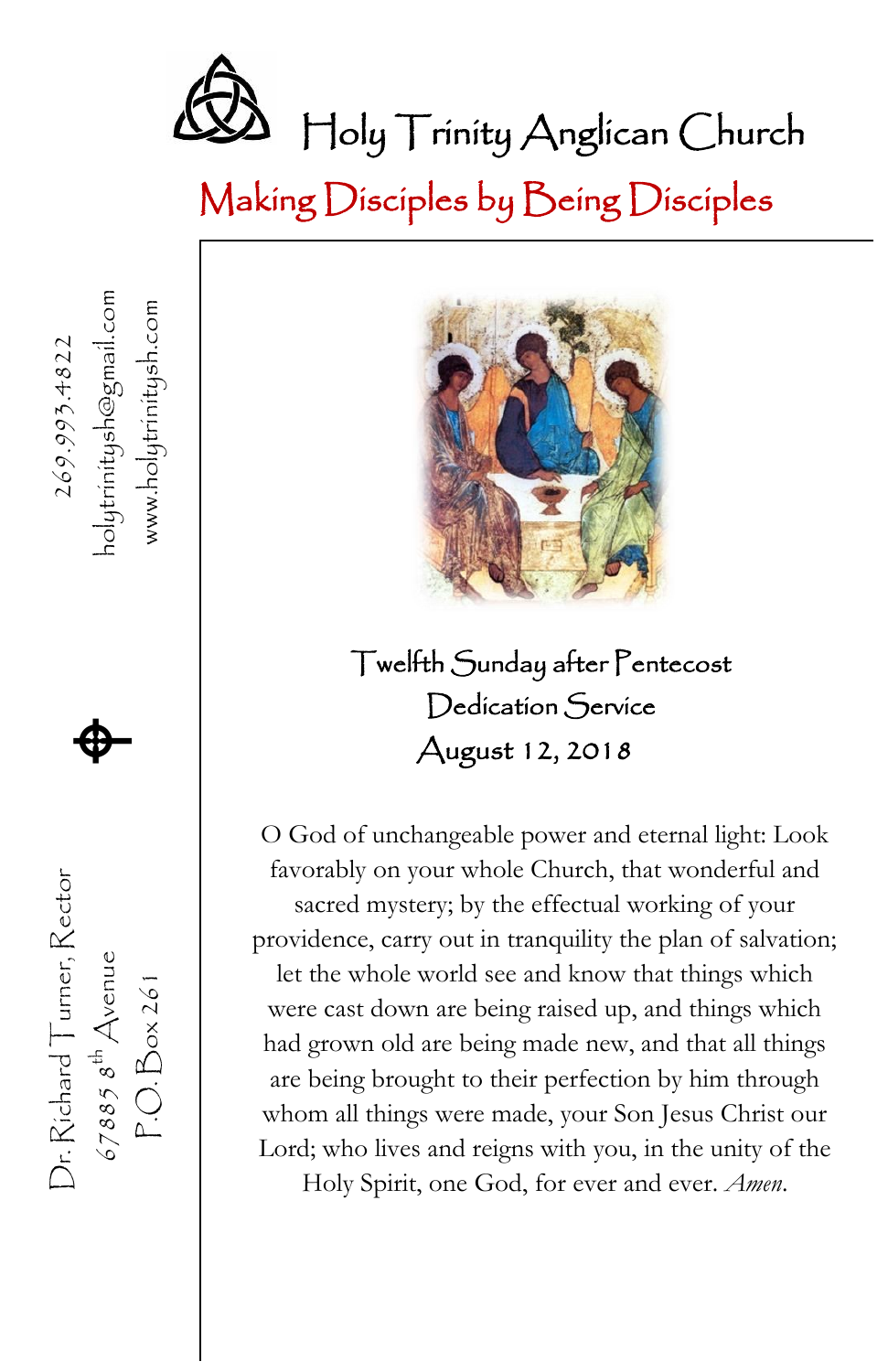## Order of Service

Dedication Liturgy  $First Lesson 1$  Kings 8:22-23, 27-30 Psalm 84  $Second|$  esson  $1$   $Peter 2:1-9$  Sequence Hymn Alleluia Gospel Matthew 21:10-14 Sermon The Very Reverend Brian Wolthuis Nicene Creed Prayers of the People The Peace Announcements Offertory Hymn Great is Thy Faithfulness The Great Thanksgiving Sanctus S-130 The Lord's Prayer The Breaking of the Bread Communion Hymns 10,000 Reasons Yours Prayer of Thanksgiving Blessing Recessional Hymn The Battle Song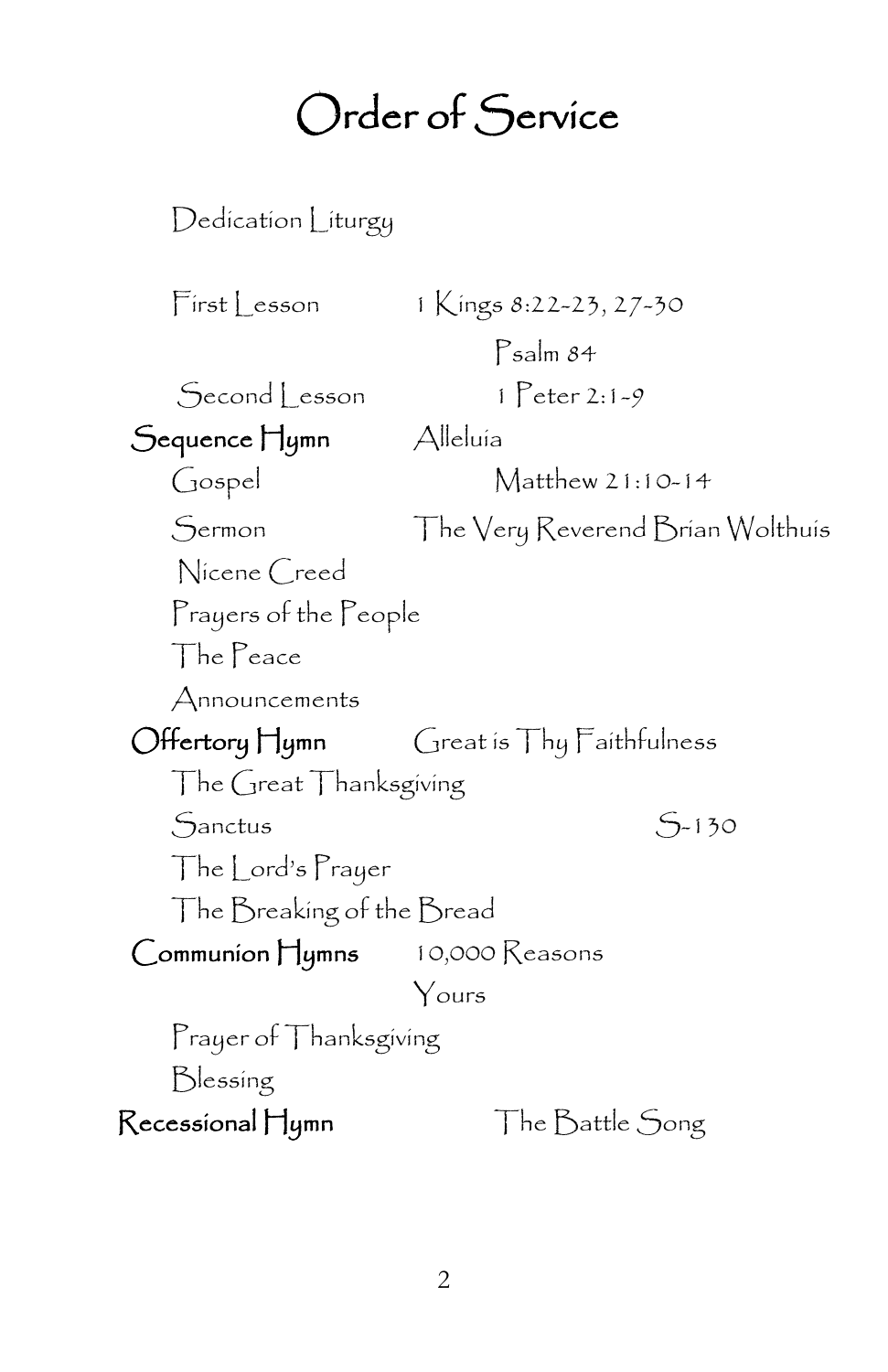## The Dedication of a Place of Worship

#### *When all are ready, the Very Reverend Brian Wolthuis says*

Through the ages, Almighty God has moved his people to build houses of prayer and praise, and to set apart places for the ministry of his holy Word and Sacraments. With gratitude for the acquisition of this place for Holy Trinity Anglican Church we are now gathered to dedicate it in God's Name.

Let us pray.

O Eternal God, mighty in power, of majesty incomprehensible, whom the heavens cannot contain, much less the walls of temples made with hands; yet who has been graciously pleased to promise your holy presence wherever two or three of your faithful servants assemble in your Name;

Be present with us who are now gathered with humility and gratitude to dedicate this place to the honor of your great Name. Separating it from all profane use, we dedicate it to the work of your Kingdom: for reading your most holy Word, for celebrating your holy Sacraments, for offering to your glorious majesty the sacrifice of prayer and thanksgiving, for the blessing your people, and for the mission of your Church.

Accept, O Lord, this service at our hands, and fill this place with your glory; through Jesus Christ our Lord and Savior. *Amen.*

*The clergy and people enter the Church. Standing at the door of the church, the Dean knocks three times on the door, saying*

Lift up your heads, you gates, and be lifted up, you everlasting doors, and the King of Glory shall come in.

*All, loudly* Who is this King of glory? The Lord, strong and mighty, the Lord mighty in battle. The Lord of hosts, he is the King of glory. *~ Psalm 24:8, 10*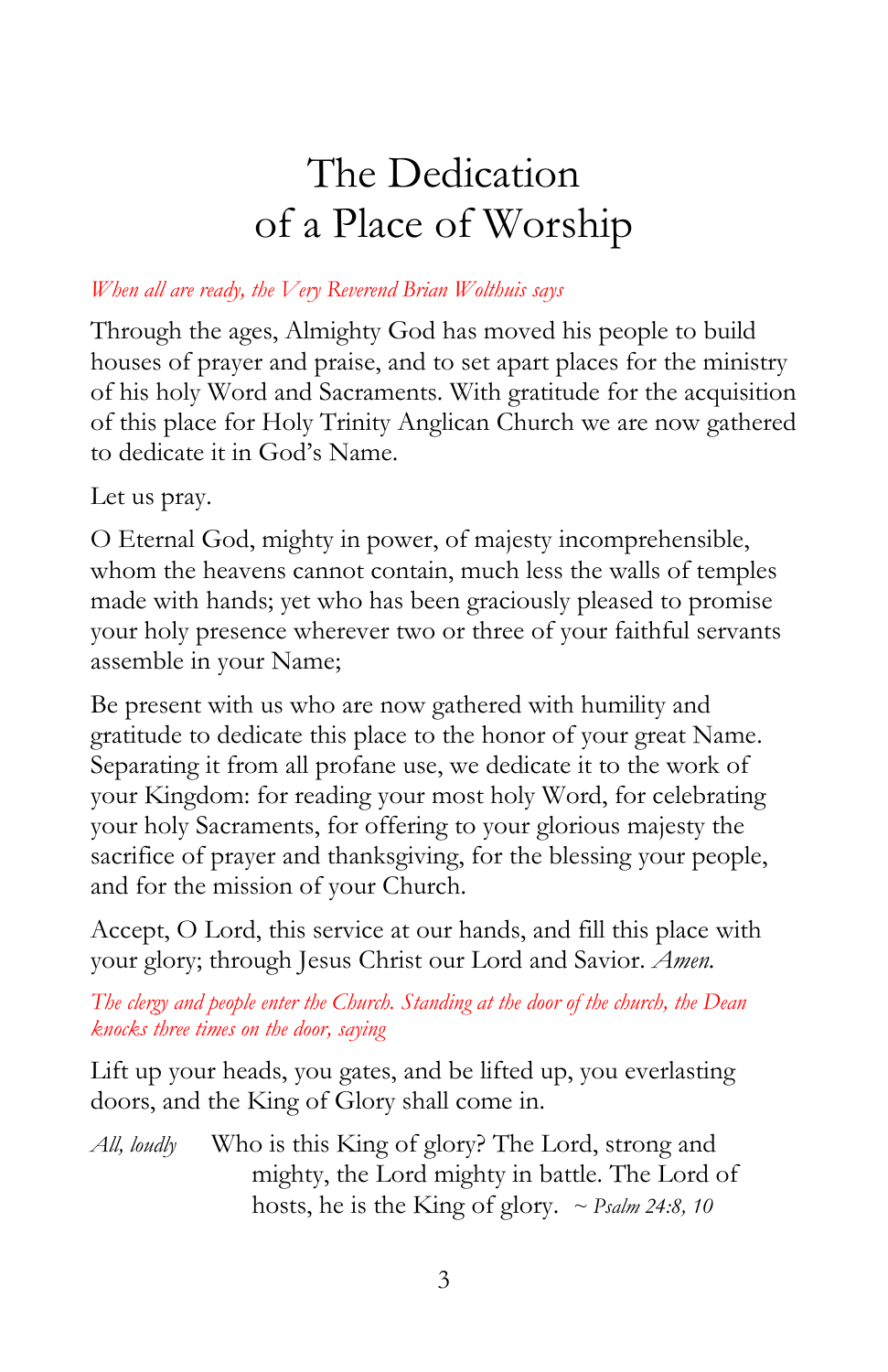*The doors are opened by the Rector and Vestry.* 

*The Dean marks the threshold with the sign of the cross of Christ saying*

Peace be to this house and all who enter here: In the Name of the Father, and of the Son, and of the Holy Spirit. *Amen*.

*Here the Dean may use the Oil of Exorcism.*

May our Lord Jesus Christ put his seal upon this place and protect it from all evil and darkness, that it may be a beacon of his truth and love.

*Psalm 122 is read responsively by half verse.*

| 1 I was glad when they said to me, *          |
|-----------------------------------------------|
| "Let us go to the house of the LORD."         |
| 2 Now our feet are standing $*$               |
| within your gates, O Jerusalem.               |
| 3 Jerusalem is built as a city $*$            |
| that is at unity with itself;                 |
| 4 To which the tribes go up,                  |
| the tribes of the LORD, $*$                   |
| the assembly of Israel,                       |
| to praise the Name of the LORD.               |
| 5 For there are the thrones of judgment, *    |
| the thrones of the house of David.            |
| 6 Pray for the peace of Jerusalem: *          |
| "May they prosper who love you.               |
| 7 Peace be within your walls *                |
| and quietness within your towers.             |
| 8 For my brethren and companions' sake, *     |
| I pray for your prosperity.                   |
| 9 Because of the house of the LORD our God, * |
| I will seek to do you good."                  |

*The congregation standing, the Dean begins the Prayer for the Dedication of the Church*

Everliving Father, watchful and caring, our source and our end: All that we are and all that we have is yours. Hear us now, as we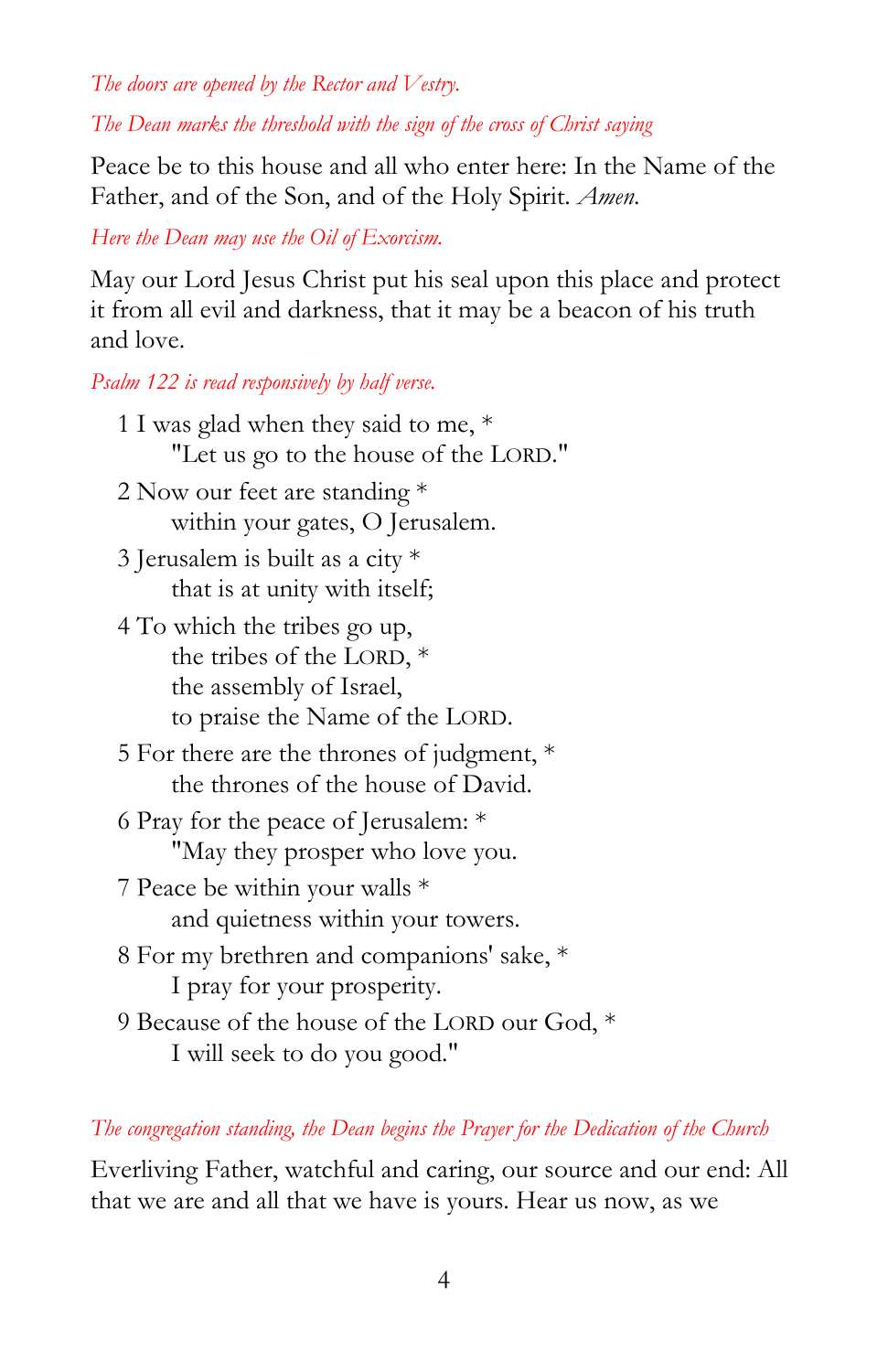dedicate this place to which we come to praise your Name, to ask your forgiveness, to know your healing power, to hear your Word, and to be nourished by the Body and Blood of your Son. Be present always to guide and to judge, to illuminate and to bless your people.

#### *A Warden or other representative of the congregation continues*

Lord Jesus Christ, make this a temple of your presence and a house of prayer. Be always near us when we seek you in this place. Draw us to you, when we come alone and when we come with others, to find comfort and wisdom, to be supported and strengthened, to rejoice and give thanks. May it be here, Lord Christ, that we are made one with you and with one another, so that our lives are sustained and sanctified for your service.

#### *The Rector or Minister in charge continues*

Holy Spirit, open our eyes, our ears, and our hearts, that we may grow closer to you through joy and through suffering. Be with us in the fullness of your power as new members are added to your household, as we grow in grace through the years, when we are joined in Holy Matrimony, when we turn to you in sickness or special need, and, at the last, when we are committed into the Father's hands.

#### *The Dean pronounces the Sentence of Dedication,*

Now, therefore, I, Brian Wolthuis, by divine grace, Dean of the West Michigan Deanery, by the virtue of the spiritual authority entrusted to me by the Bishop of the Anglican Diocese of the Great Lakes, The right reverend Ron Jackson, dedicate this Place of Worship, setting it apart from unhallowed and profane use, and dedicating it to Almighty God for the ministration of his holy Word and Sacraments, for building up the Body of Christ, for the mission of the Church, and for public worship according to the rites and ceremonies of the Anglican Church in North America.

*All gathered respond, saying*

Amen.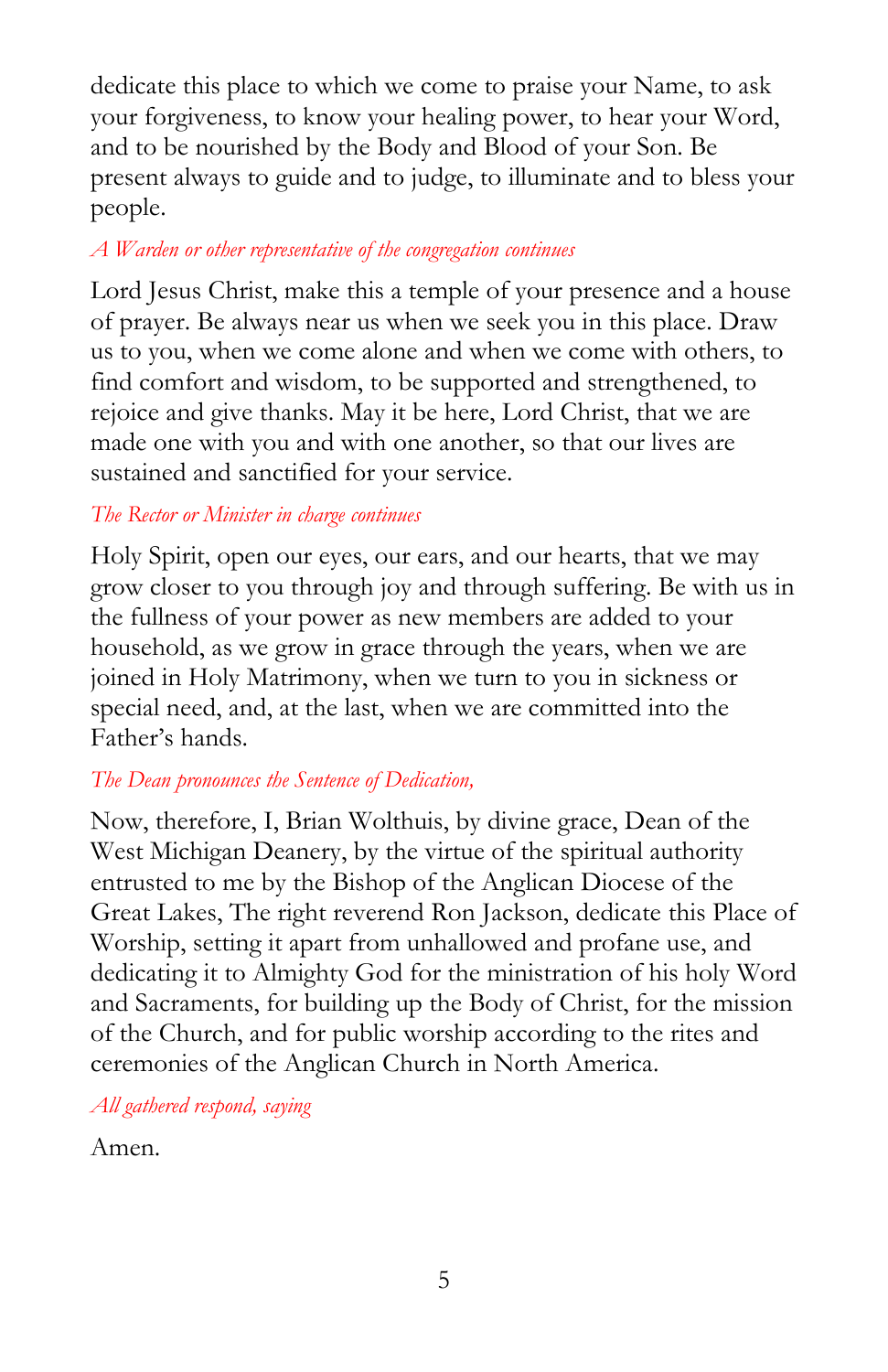#### **Instruments and Bells**

*When instruments of music are to be dedicated, the Dean proceeds to an appropriate place, and says*

Father, your people worship you with many voices and sounds, in times of joy and sorrow. Move us to express the wonder, the power, and the glory of your creation and your salvation in the music we make and in the songs we sing.

Praise him with the sound of the trumpet; *People* Praise him with lute and harp. *~ Psalm 150:3* 

We dedicate the guitars, flute, recorders, keyboard, and percussion instruments in the Name of the Father, and of the Son, and of the Holy Spirit. *Amen.*

*Singing of How Great is Our God.*

#### **The Font or Basin**

*If the Font has not already been set apart, the Dean moves to the Font, lays a hand upon it, and says*

Almighty and everlasting Father, in your great mercy you saved Noah and his family in the Ark from the destruction of the flood, prefiguring the sacrament of Holy Baptism. We thank you that through the waters of Baptism we can die to sin and be reborn in Christ. Grant through your Spirit that those baptized here may enjoy the liberty and splendor of the children of God.

There is one Lord, one Faith, one Baptism; *People* One God and Father of all. *~Ephesians 4:4-5*

We dedicate this Font in the Name of the Father, and of the Son, and of the Holy Spirit. *Amen.*

*Water may be poured into the Font, the Dean saying*

Now Father, sanctify this water by the power of your Holy Spirit. May all who are baptized here be cleansed from sin, be born again, and continue for ever in the risen life of Jesus Christ our Savior. To him, to you, and to the Holy Spirit be all honor and glory, now and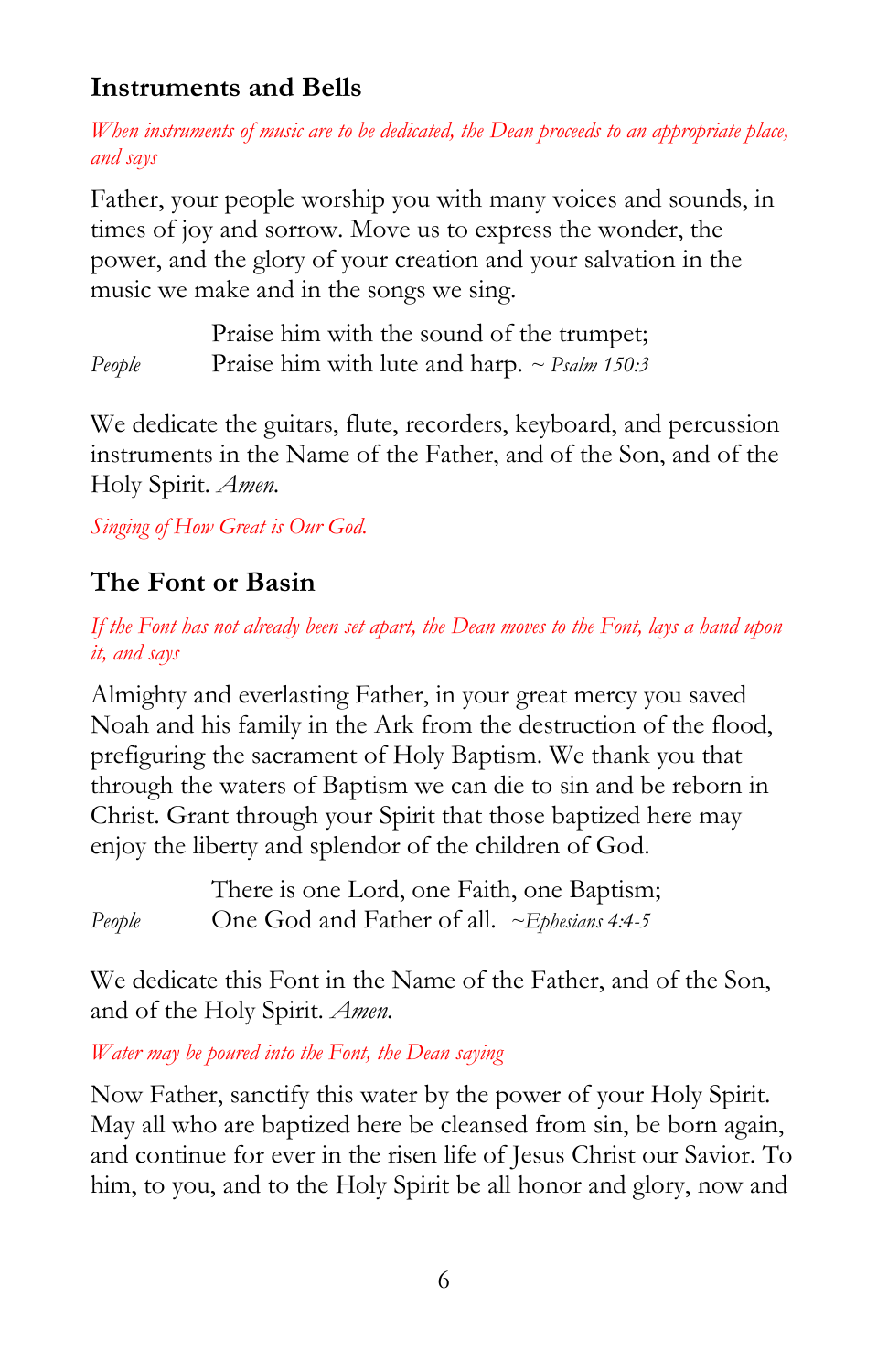for ever. *Amen. The Paschal Candle is now be lit.*

#### **The Lectern**

*The Dean proceeds to the Lectern, lays a hand upon it, and says*

Father, your eternal Word speaks to us through the words of Holy Scripture. Here we read about your mighty acts and purposes in history, and about those who served you faithfully. Inspired by the revelation of your Son, we seek to do your will. Give us ears to hear and hearts to obey.

Your word is a lantern to my feet, *People* And a light upon my path. *~Psalm 119:105*

We dedicate this Lectern in the Name of the Father, and of the Son, and of the Holy Spirit. *Amen.*

#### **The Pulpit**

*The Dean goes to the pulpit, lays a hand upon it, and says*

Father, in every age you have spoken through the voices of prophets, pastors, and teachers. Purify the lives and the lips of those who speak here, that the Gospel of Christ may be boldly and faithfully proclaimed, for the building up of your Church and the extension of your kingdom.

 Let the words of my mouth, and the meditation of my heart, *People* Be acceptable in your sight, O Lord, my rock and my redeemer. *~Psalm 19:14*

We dedicate this Pulpit in the Name of the Father, and of the Son, and of the Holy Spirit. *Amen.*

### **The Holy Table**

#### *The Dean proceeds to the altar, and says*

Father, on the night that he was betrayed, your Son Jesus Christ instituted for us the banquet of our salvation. Let this table be to us a sign of the heavenly Altar where your saints and angels praise you for ever. Accept here the continual recalling of the one sacrifice of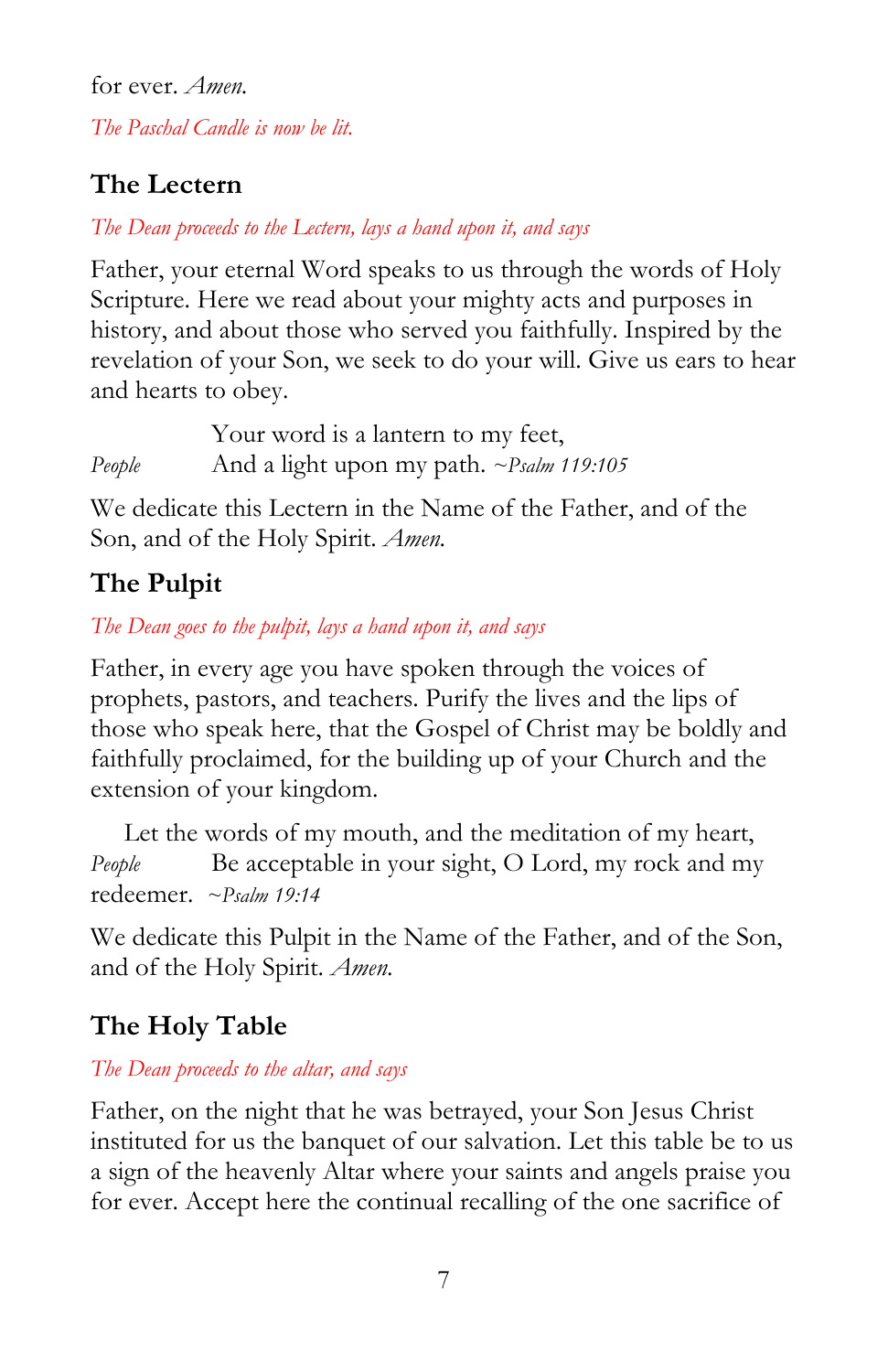your Son. Grant that all who eat and drink at this holy Table may be fed and refreshed by the Sacrament of his Body and Blood. May they come with penitent hearts, lively faith, and perfect charity; and being filled with your grace and heavenly benediction, obtain remission of their sins, and all other benefits of his passion.

 Whoever eats my flesh and drinks my blood has eternal life, *People* And I will raise him up at the last day. *~John 6:54*

*The Dean lays a hand upon the Holy Table, and continues*

We dedicate this Altar in the Name of the Father, and of the Son, and of the Holy Spirit. *Amen*.

*Members of the Altar Guild vest the Altar, place the vessels on it, and light the candles. The Dean concludes the acts of Dedication saying*

 Now, O God, the Father, the Son, and the Holy Spirit, sanctify this place;

People For all that is in the heavens and on the earth is yours *Dean* Yours is the kingdom, O Lord; *People* And you are exalted as head above all. Amen. *~1* 

*Chronicles 29:11*

#### **The Collect of the Day**

| Dean   | The Lord be with you. |
|--------|-----------------------|
| People | And with your spirit. |
| Dean   | Let us pray.          |

O God of unchangeable power and eternal light: Look favorably on your whole Church, that wonderful and sacred mystery; by the effectual working of your providence, carry out in tranquility the plan of salvation; let the whole world see and know that things which were cast down are being raised up, and things which had grown old are being made new, and that all things are being brought to their perfection by him through whom all things were made, your Son Jesus Christ our Lord; who lives and reigns with you, in the unity of the Holy Spirit, one God, for ever and ever. *Amen*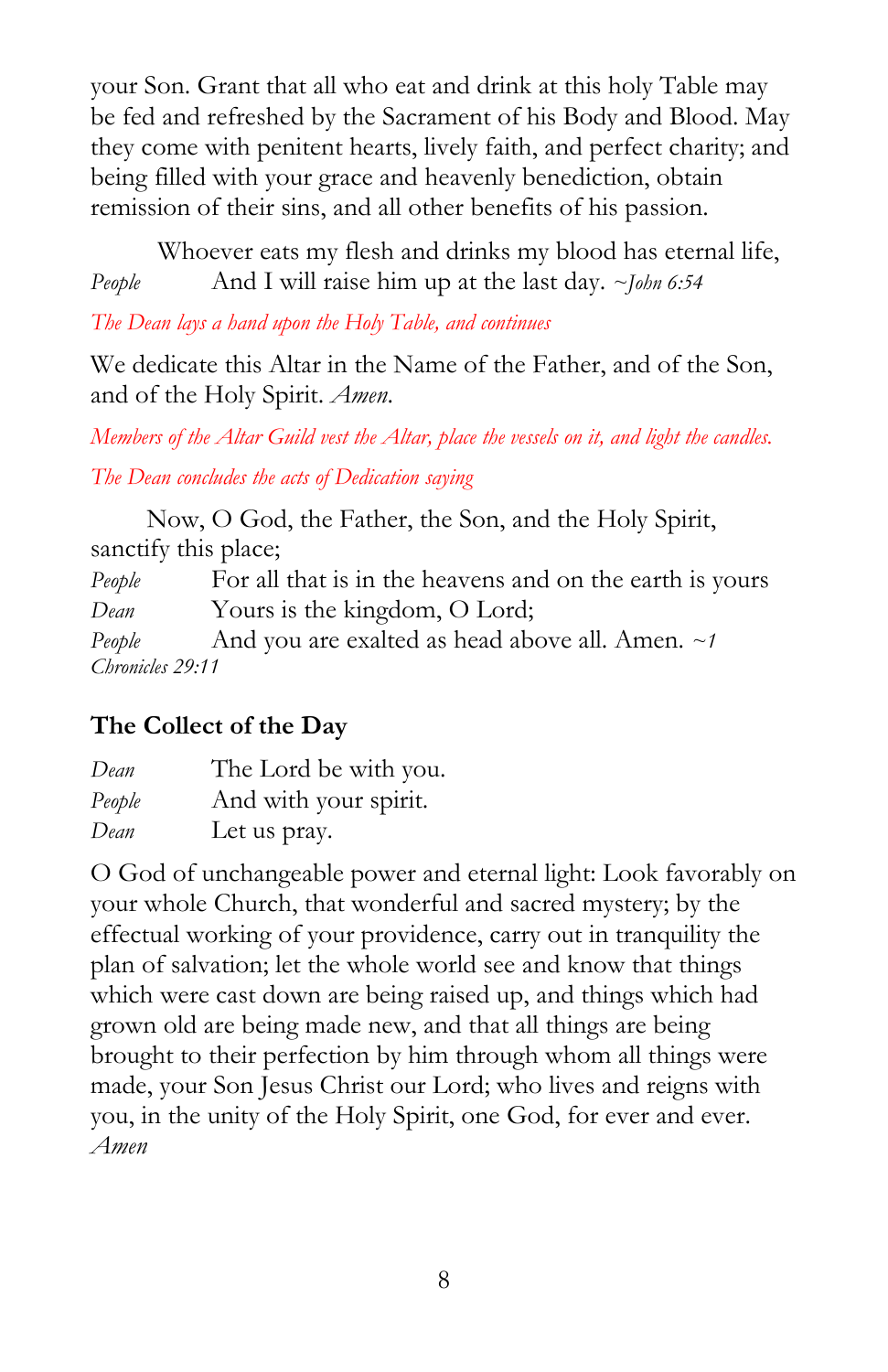*Three Lessons are read. Lay persons read the Old Testament Lesson and the Epistle. The Priest reads the Gospel.* 

#### **The Lessons**

*Old Testament* 1 Kings 8:22-23, 27-30 *Psalm* 84 *Epistle* 1 Peter 2:1-9

*All then stand for the Gospel*

Matthew 21:10-14

**The Sermon**

#### **The Nicene Creed**

#### **The Prayers of the People**

*The Intercessor leads the Prayers of the People, saying*

We praise you, almighty and eternal God, that for us and for our salvation, you sent your Son Jesus Christ to be born among us, that through him we might become your sons and daughters. *Blessed be your Name, Lord God.*

We praise you for his life on earth, and for his death upon the cross, through which he offered himself as a perfect sacrifice. *Blessed be your Name, Lord God.*

We praise you for raising him from the dead, and for exalting him to be our great High Priest. *Blessed be your Name, Lord God.*

We praise you for sending your Holy Spirit to make us holy, and to unite us in your holy Church. *Blessed be your Name, Lord God.*

Either silently or aloud we now bring before Almighty God our varied petitions and intercessions:

*A time of free petition and intercession follows.*

*After a period of silence, the Dean concludes with the following prayer*

We give you thanks, O God, for the gifts of your people, and for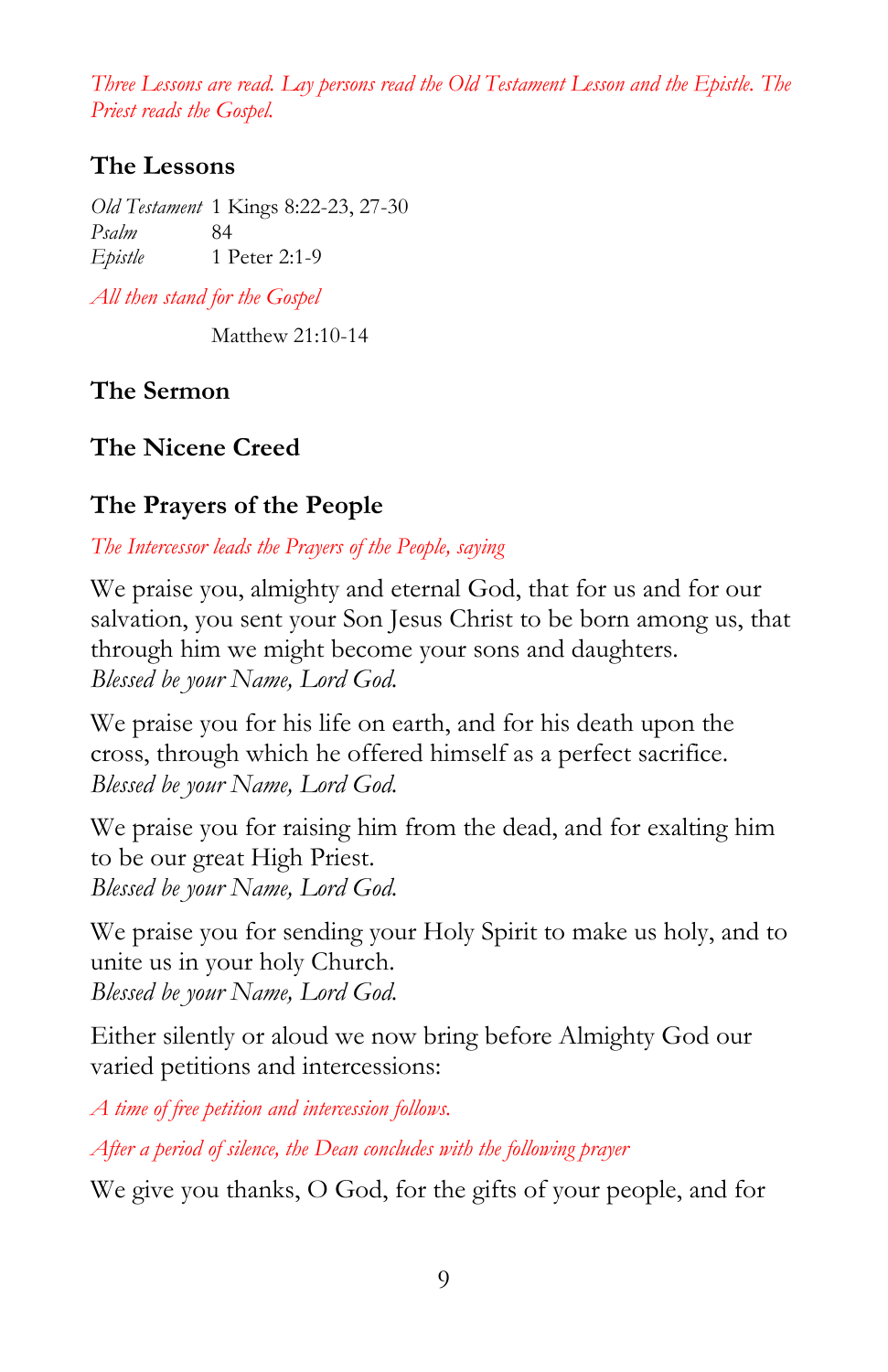the work of many hands, which have beautified this place and furnished it for the celebration of your holy mysteries. Accept and bless all we have done, and grant that in these earthly things we may behold the order and beauty of things heavenly; through Jesus Christ our Lord. *Amen.*

#### **The Confession and Absolution of Sin**

*The Deacon or other person appointed says the following*

We pray to you also for the forgiveness of our sins.

*Silence*

#### *The Deacon and People kneel as able and pray*

Most merciful God, we confess that we have sinned against you in thought, word and deed, by what we have done, and by what we have left undone. We have not loved you with our whole heart; we have not loved our neighbors as ourselves. We are truly sorry and we humbly repent. For the sake of your Son Jesus Christ, have mercy on us and forgive us; that we may delight in your will, and walk in your ways, to the glory of your Name. Amen.

#### *The Dean stands and says*

Almighty God, our heavenly Father, who in his great mercy has promised forgiveness of sins to all those who sincerely repent and with true faith turn to him, have mercy upon you, pardon and deliver you from all your sins, confirm and strengthen you in all goodness, and bring you to everlasting life; through Jesus Christ our Lord. *Amen.*

#### **The Peace**

The peace of the Lord be always with you. *People* And with your spirit.

#### **The Holy Communion**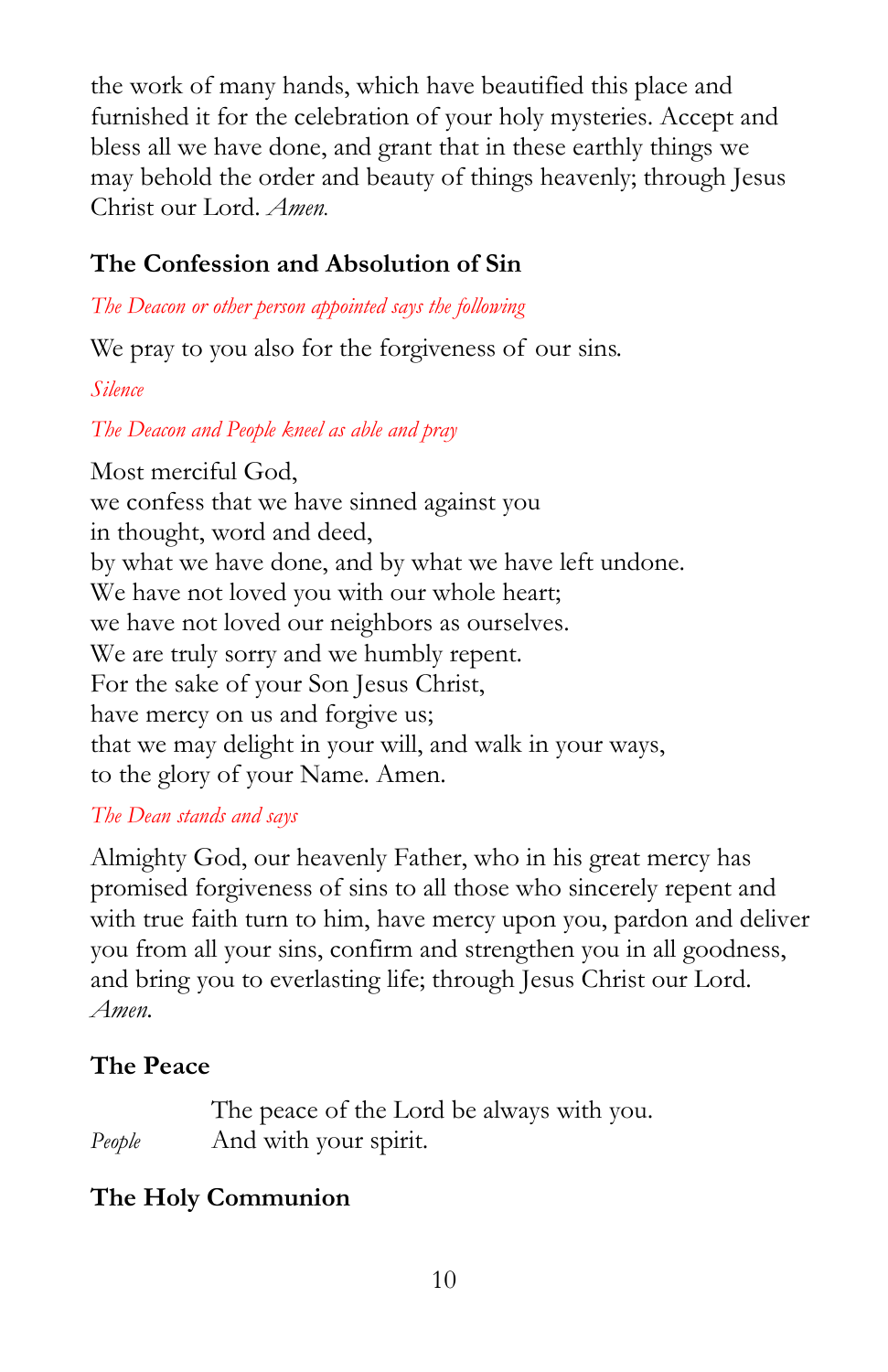#### *After the Post Communion prayer, the Dean may pray*

Blessed be your Name, O Lord God, for it pleases you to have your habitation among your people, and to dwell in the midst of the assembly of the saints upon earth: Bless the service of this day and grant that in this place, now set apart to your glory, that your holy Name may be worshiped in truth and purity to all generations; through Jesus Christ our Lord. *Amen*.

*The Dean blesses the people and a Deacon or Priest dismisses them.*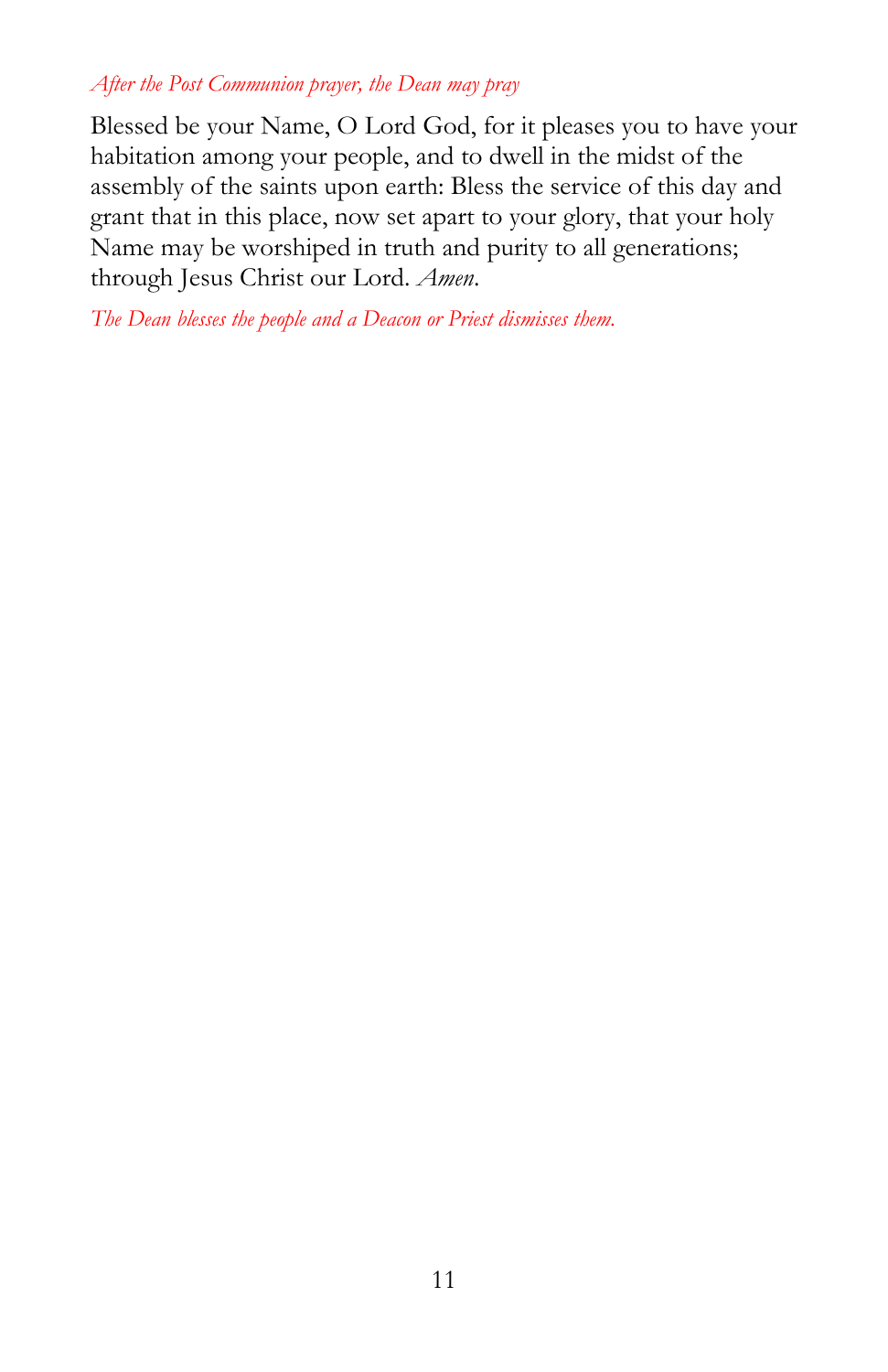## This Week's Calendar for HTAC

# $M$  8/13

| <i>Group</i> Prayer |  |
|---------------------|--|
|                     |  |
| Vestry Meeting      |  |
|                     |  |
| $\bigvee$ 8/15      |  |
| Men's Group         |  |
|                     |  |
| Picnic in the Park  |  |
|                     |  |
|                     |  |

| Praise Band Rehearsal |  |
|-----------------------|--|
|                       |  |

## Family the Week

Sarah Darling

### August 5, 2018

Attendance: 30

Offering: \$1,234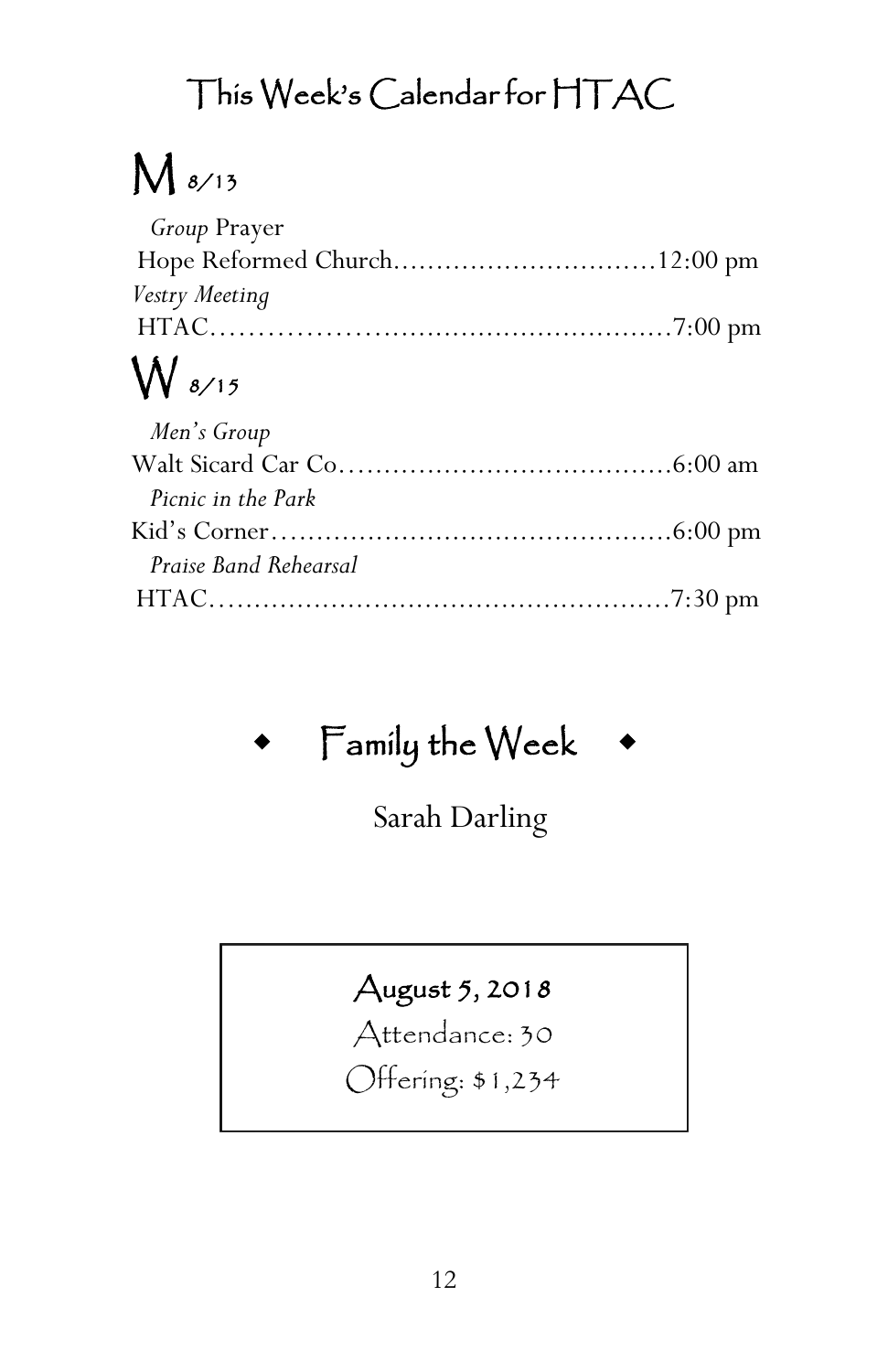## Servant Ministry

### Today

Greeter: Norm Bailey Reader: Laura Jager Intercessor: Lynne Maxwell Chalice: John Michkovits Host: Kim & Lucie Maxwell Tellers: Helga Costello & Mark Lewis Altar Guild: Dawn Darling

## �

#### Next Week

Greeter: Brad Sylvester Reader: Kathy Sicard Intercessor: Marie Hudson Chalice: Mark | ewis Host: Norm & Carol Bailey Tellers: Janet Moser & Margaret Smith Altar Guild: Dawn Darling